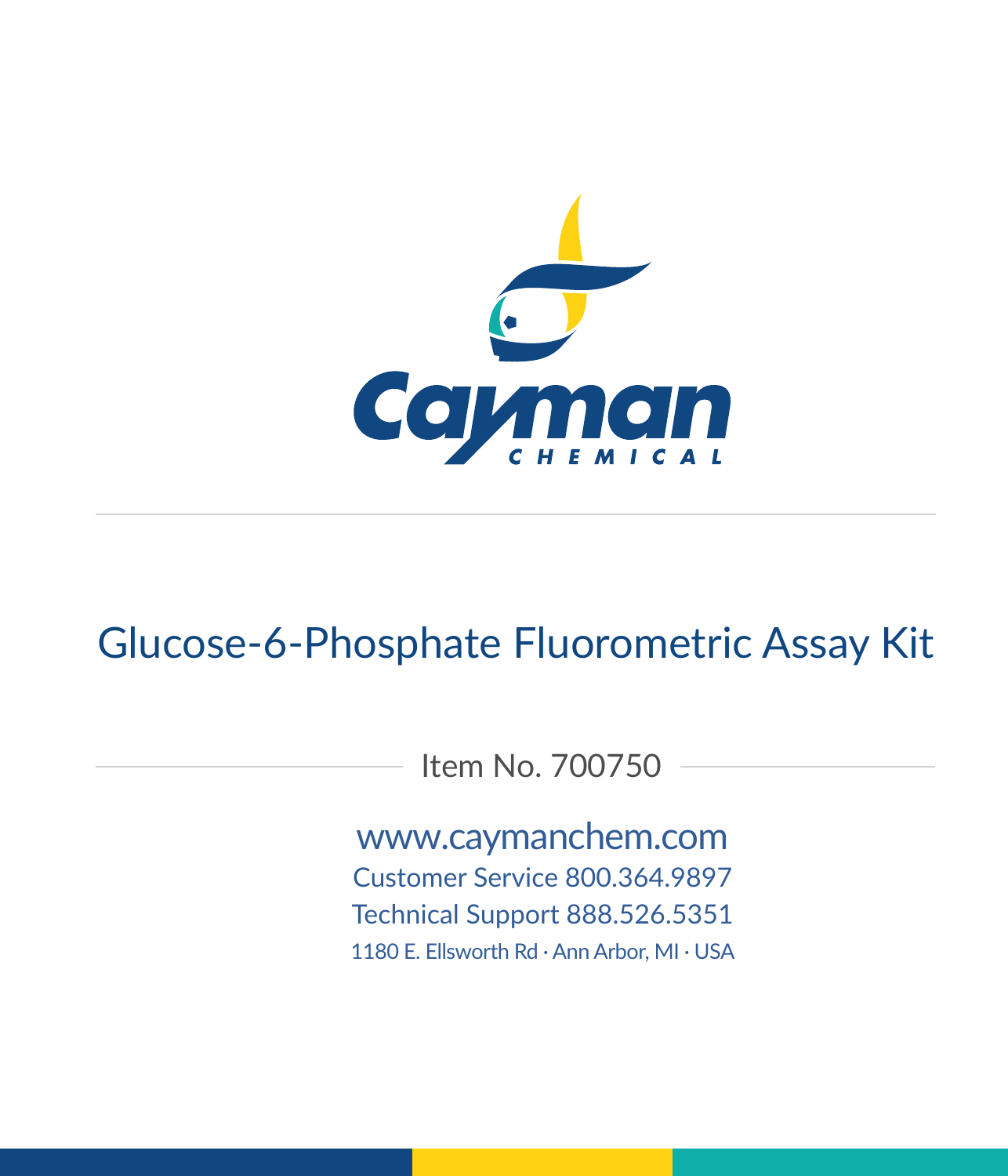## **TABLE OF CONTENTS**

| <b>GENERAL INFORMATION</b>   | <b>Materials Supplied</b><br>3                |
|------------------------------|-----------------------------------------------|
|                              | <b>Safety Data</b><br>4                       |
|                              | <b>Precautions</b><br>4                       |
|                              | If You Have Problems<br>5.                    |
|                              | 5<br><b>Storage and Stability</b>             |
|                              | <b>Materials Needed but Not Supplied</b><br>5 |
| <b>INTRODUCTION</b>          | <b>Background</b><br>6                        |
|                              | <b>About This Assay</b><br>$7^{\circ}$        |
| <b>PRE-ASSAY PREPARATION</b> | <b>Reagent Preparation</b><br>8               |
|                              | <b>Sample Preparation</b><br>9                |
| <b>ASSAY PROTOCOL</b>        | 11 Plate Set Up                               |
|                              | 13 Standard Preparation                       |
|                              | 14 Performing the Assay                       |
| <b>ANALYSIS</b>              | 15 Calculations                               |
|                              | 16 Performance Characteristics                |
| <b>RESOURCES</b>             | 19 Interferences                              |
|                              | 20 Troubleshooting                            |
|                              | 21 References                                 |
|                              | 22 Plate Template                             |
|                              | 23 Notes                                      |
|                              | 23 Warranty and Limitation of Remedy          |

# **GENERAL INFORMATION**

## **Materials Supplied**

Kit will arrive packaged as a -20°C kit. For best results, store the kit as supplied or remove components and store as stated below.

| <b>Item Number</b> | <b>Item</b>                       | <b>Quantity/Size</b> | <b>Storage</b>  |
|--------------------|-----------------------------------|----------------------|-----------------|
| 700751             | Tris Assay Buffer 1               | $1$ vial/ $5$ ml     | $-20^{\circ}$ C |
| 700752             | G6P Standard                      | 2 vials/150 $\mu$ g  | $-20^{\circ}$ C |
| 700753             | G6PDH Assay Reagent               | $2$ vials/100 $\mu$  | $-20^{\circ}$ C |
| 700754             | <b>G6P Cofactor Mixture</b>       | 2 vials/2 mg         | $-20^{\circ}$ C |
| 700755             | <b>G6P Fluorometric Detector</b>  | 2 vials/30 $\mu$ g   | $-20^{\circ}$ C |
| 700518             | <b>MPA Assay Reagent</b>          | 1 vial/2 $g$         | <b>RT</b>       |
| 700517             | Potassium Carbonate Assay Reagent | $1$ vial/ $5$ ml     | $-20^{\circ}$ C |
| 400017             | 96-Well Solid Plate (black)       | 1 plate              | <b>RT</b>       |
| 400012             | 96-Well Cover Sheet               | 1 cover              | <b>RT</b>       |

If any of the items listed above are damaged or missing, please contact our Customer Service department at (800) 364-9897 or (734) 971-3335. We cannot accept any returns without prior authorization.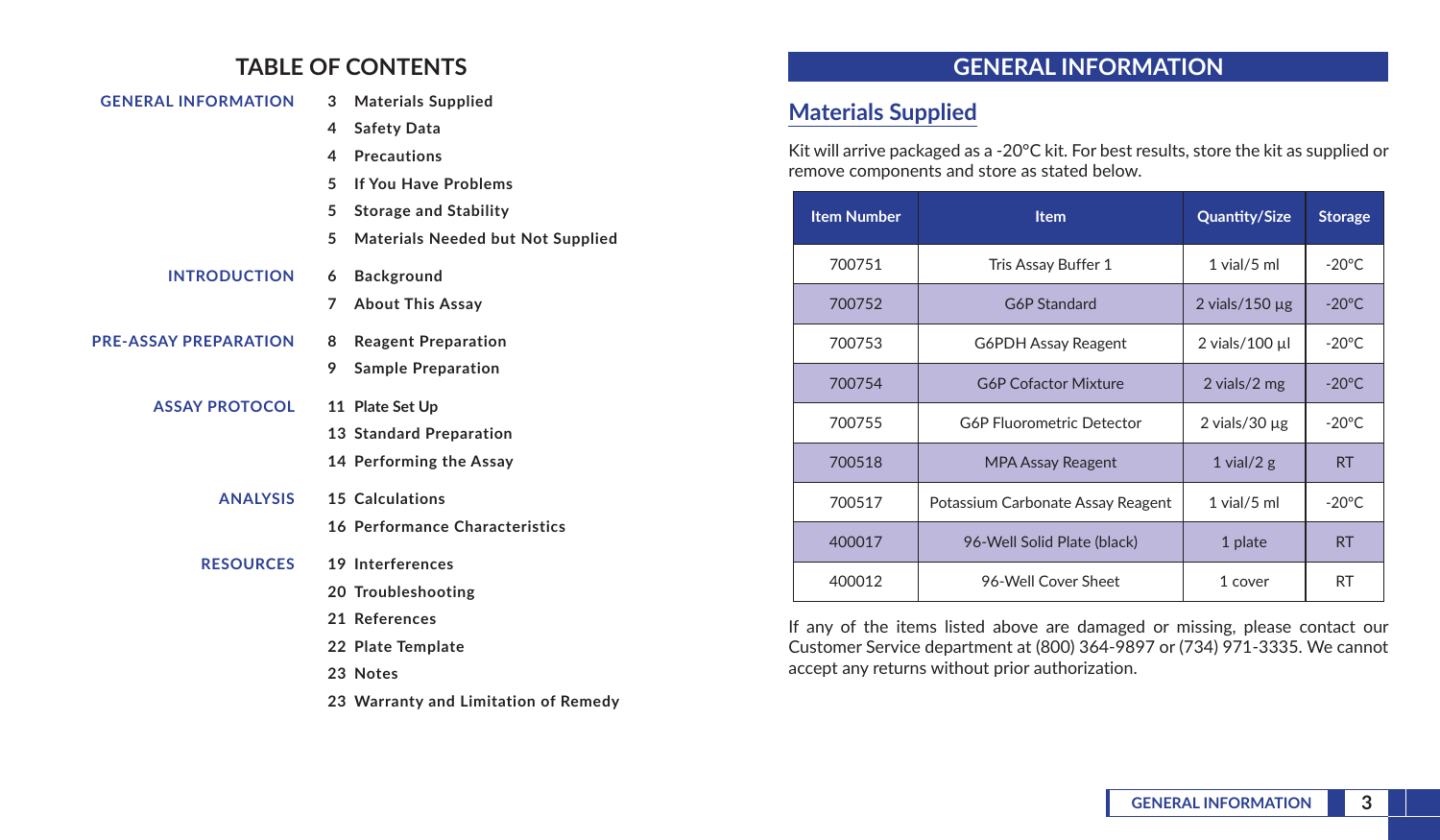

**WARNING:** THIS PRODUCT IS FOR RESEARCH ONLY - NOT FOR<br>HUMAN OR VETERINARY DIAGNOSTIC OR THERAPEUTIC USE. HUMAN OR VETERINARY DIAGNOSTIC OR THERAPEUTIC USE.

# **Safety Data**

This material should be considered hazardous until further information becomes available. Do not ingest, inhale, get in eyes, on skin, or on clothing. Wash thoroughly after handling. Before use, the user must review the complete Safety Data Sheet, which has been sent *via* email to your institution.

## **Precautions**

**Please read these instructions carefully before beginning this assay.**

**It is recommended to take appropriate precautions when using the kit reagents (***i.e.***, lab coat, gloves, eye goggles, etc.) as some of them may be harmful. MPA (metaphosphoric acid) and potassium carbonate are corrosive and harmful if swallowed. Contact with skin may cause burns. In case of contact with skin or eyes, rinse immediately with plenty of water for 15 minutes.**

# **If You Have Problems**

**Technical Service Contact Information**

| Phone: | 888-526-5351 (USA and Canada only) or 734-975-3888 |
|--------|----------------------------------------------------|
| Fax:   | 734-971-3641                                       |
| Email: | techserv@caymanchem.com                            |
| Hours: | M-F 8:00 AM to 5:30 PM FST                         |

In order for our staff to assist you quickly and efficiently, please be ready to supply the lot number of the kit (found on the outside of the box).

# **Storage and Stability**

This kit will perform as specified if stored at -20°C and used before the expiration date indicated on the outside of the box.

# **Materials Needed But Not Supplied**

- 1. A plate reader with the capacity to measure fluorescence using an excitation wavelength of 530-540 nm and an emission wavelength of 585-595 nm
- 2. Adjustable pipettes and a repeating pipettor
- 3. A source of pure water; glass distilled water or HPLC-grade water is acceptable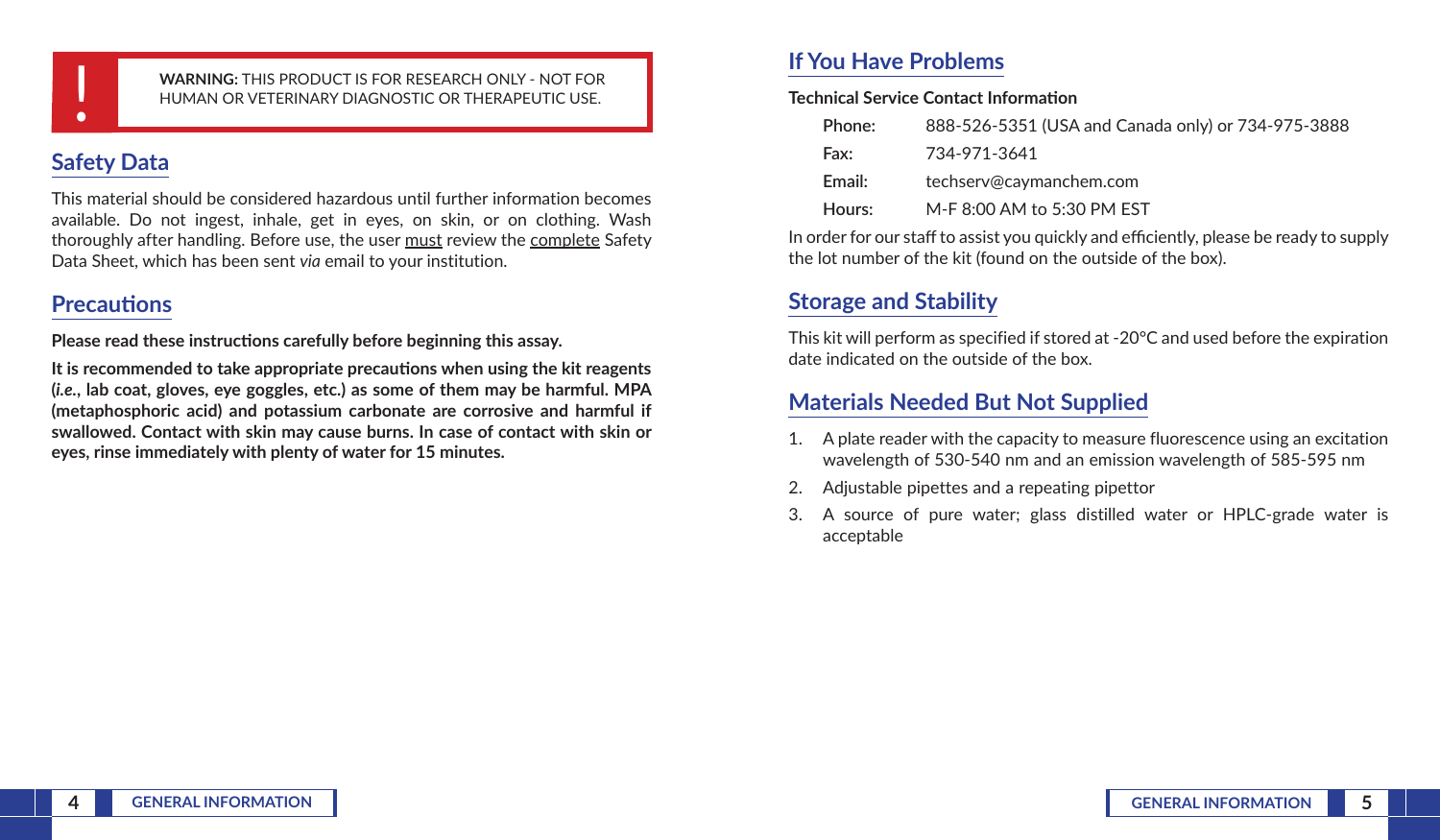## **INTRODUCTION**

## **Background**

On entry into cells, glucose is converted by hexokinase (or glucokinase) into glucose-6-phosphate (G6P, D-glucose-6-phosphate, Robison ester). G6P has three principal intracellular fates.1 It can: 1) enter glycolysis *via* phosphoglucose isomerase to provide cellular energy or carbon skeletons for biosynthesis; 2) be converted into glucose-1-phosphate by phosphoglucomutase, the first step in glycogen synthesis; 3) be metabolized by glucose-6-phosphate dehydrogenase (G6PDH) to NADPH, thereby entering the hexose monophosphate shunt to provide cells with reducing power and nucleic acid precursors.2 Most cells have alternate ways of generating intracellular NADPH such as the *de novo* pathway from amino acids. Since red blood cells do not contain mitochondria, the pentose phosphate pathway is their only source of NADPH; therefore, defense against oxidative damage, in which NADPH is used by glutathione reductase to maintain adequate GSH levels, is dependent on G6PDH. G6PDH deficiency becomes especially lethal in red blood cells, where any oxidative stress will result in hemolytic anemia.4,5

The major function of the liver is to maintain a near constant level of glucose in the blood. The liver contains the hydrolytic enzyme, glucose-6-phosphatase which cleaves the phosphoryl group from G6P to form free glucose and orthophosphate.6 Glucose is then exported from the cell *via* glucose transporter membrane proteins.<sup>6</sup> This catalysis completes the final step in gluconeogenesis and glycogenolysis and therefore plays a key role in the homeostatic regulation of blood glucose levels. Glucose-6-phosphatase deficiency (glycogen storage disease type I or von Gierke's disease) is a group of inherited metabolic diseases, including types Ia and Ib, characterized by poor tolerance to fasting resulting in severe hypoglycemia, growth restardation, and hepatomegaly resulting from accumulation of glycogen and fat in the liver.<sup>7</sup>

### **About This Assay**

Cayman's Glucose-6-Phosphate Fluorometric Assay provides a fluorescencebased method for detecting G6P in tissue homogenates and cell culture samples. In the assay, G6PDH catalyzes the oxidation of G6P to 6-phospho-D-gluconate, along with the concomitant reduction of NADP<sup>+</sup> to NADPH. NADPH reacts with the fluorometric detector to yield a highly fluorescent product which can be analyzed with an excitation wavelength of 530-540 nm and an emission wavelength of 585-595 nm.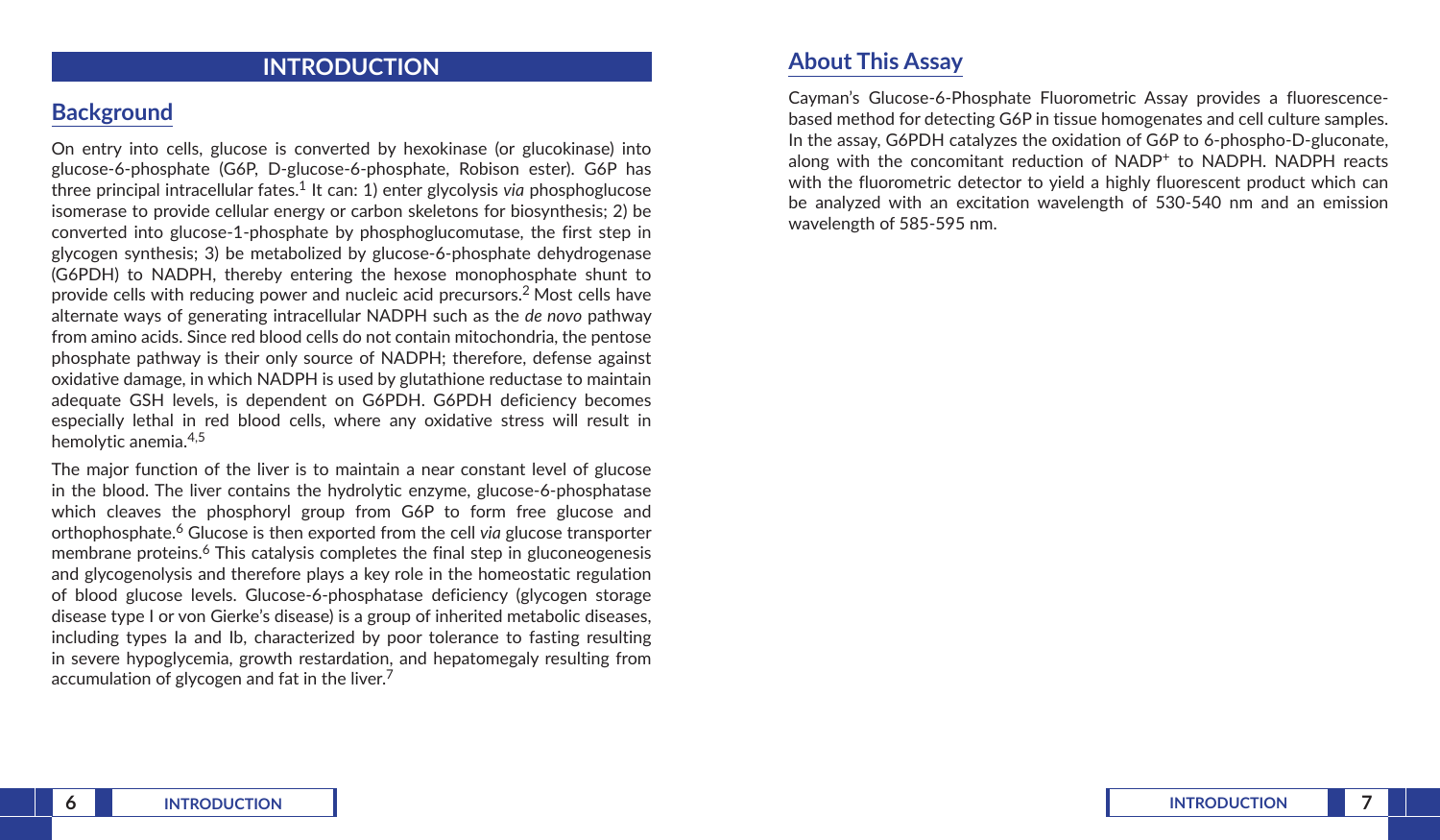### **PRE-ASSAY PREPARATION**

## **Reagent Preparation**

### **1. Tris Assay Buffer 1 - (Item No. 700751)**

The vial contains 5 ml of 500 mM Tris-HCl, pH 7.8, containing 100 mM MgCl<sub>3</sub>. Dilute the contents of the vial with 45 ml of HPLC-grade water. This final Assay Buffer (50 mM Tris-HCl, pH 7.8, containing 10 mM  $MgCl<sub>2</sub>$ ) is used in the assay. The diluted Assay Buffer is stable for three months at 4°C.

### **2. G6P Standard - (Item No. 700752)**

Each vial contains a lyophilized powder of glucose-6-phosphate. Reconstitute the contents of the vial with 1 ml of diluted Assay Buffer to yield a 500 µM stock. The 500 µM stock will be used to prepare the diluted standards (see page 13). The reconstituted mixture is stable for one week at -20°C.

### **3. G6PDH Assay Reagent - (Item No. 700753)**

Each vial contains 100 µl of glucose-6-phosphate dehydrogenase. Add 800 µl of diluted Assay Buffer to the vial, vortex, and put the vial on ice. This is enough enzyme to assay 85 wells. Prepare the additional vial as needed. The diluted enzyme is stable for four hours at 4°C.

#### **4. G6P Cofactor Mixture - (Item No. 700754)**

Each vial contains a lyophilized powder of cofactors including NADP+. Reconstitute the contents of the vial with 1.2 ml of diluted Assay Buffer and put the vial on ice. This is sufficient reagent to assay 60 wells. Prepare the additional vial as needed. The reconstituted cofactors are stable for four hours at 4°C.

#### **5. G6P Fluorometric Detector - (Item No. 700755)**

Each vial contains a lyophilized powder of fluorometric detector. Reconstitute the contents of the vial with 600 µl of diluted Assay Buffer. This is sufficient reagent to assay 60 wells. Prepare the additional vial as needed. The reconstituted mixture is stable for one week at -20°C.

#### **6. MPA Assay Reagent - (Item No. 700518)**

The vial contains 2 g of metaphosphoric acid (MPA). To prepare 0.5 M MPA for deproteinating the samples, dissolve 1.6 g of MPA in 40 ml of HPLC-grade water. Store the diluted acid solution at room temperature. The diluted acid is stable for three months at room temperature.

### **7. Potassium Carbonate Assay Reagent - (Item No. 700517)**

The vial contains 5 ml of 5 M potassium carbonate. The reagent is ready to use as supplied.

### **Sample Preparation**

Enzymes in the sample may consume G6P. We recommend deproteinating the sample upon collection and then storing at -80°C.

#### **Cell Lysate**

- 1. Collect cells  $(-10 \times 10^6 \text{ cells})$  by centrifugation (*i.e.*, 1,000-2,000 x g for 10 minutes at 4°C). For adherent cells, do not harvest using proteolytic enzymes; rather use a rubber policeman.
- 2. Add 500 µl of diluted Assay Buffer to the cell pellet (or see **Interferences**, on page 19, for additional choices) and vortex.
- 3. To deproteinate, add 500 µl of 0.5 M MPA to the cells, vortex, and place on ice for five minutes.
- 4. Centrifuge at 10,000 x g for five minutes at 4°C to pellet the proteins. Remove the supernatant and add 10 μl of Potassium Carbonate to neutralize the acid.
- 5. Centrifuge at 10,000 x g for five minutes at  $4^{\circ}$ C to remove any additional debris. Remove the supernatant for assaying.
- 6. If not assaying the same day, freeze at -80°C. The deproteinated sample will be stable for one month while stored at -80°C.
- 7. Dilute the sample 1:2-1:4 with diluted Assay Buffer before assaying.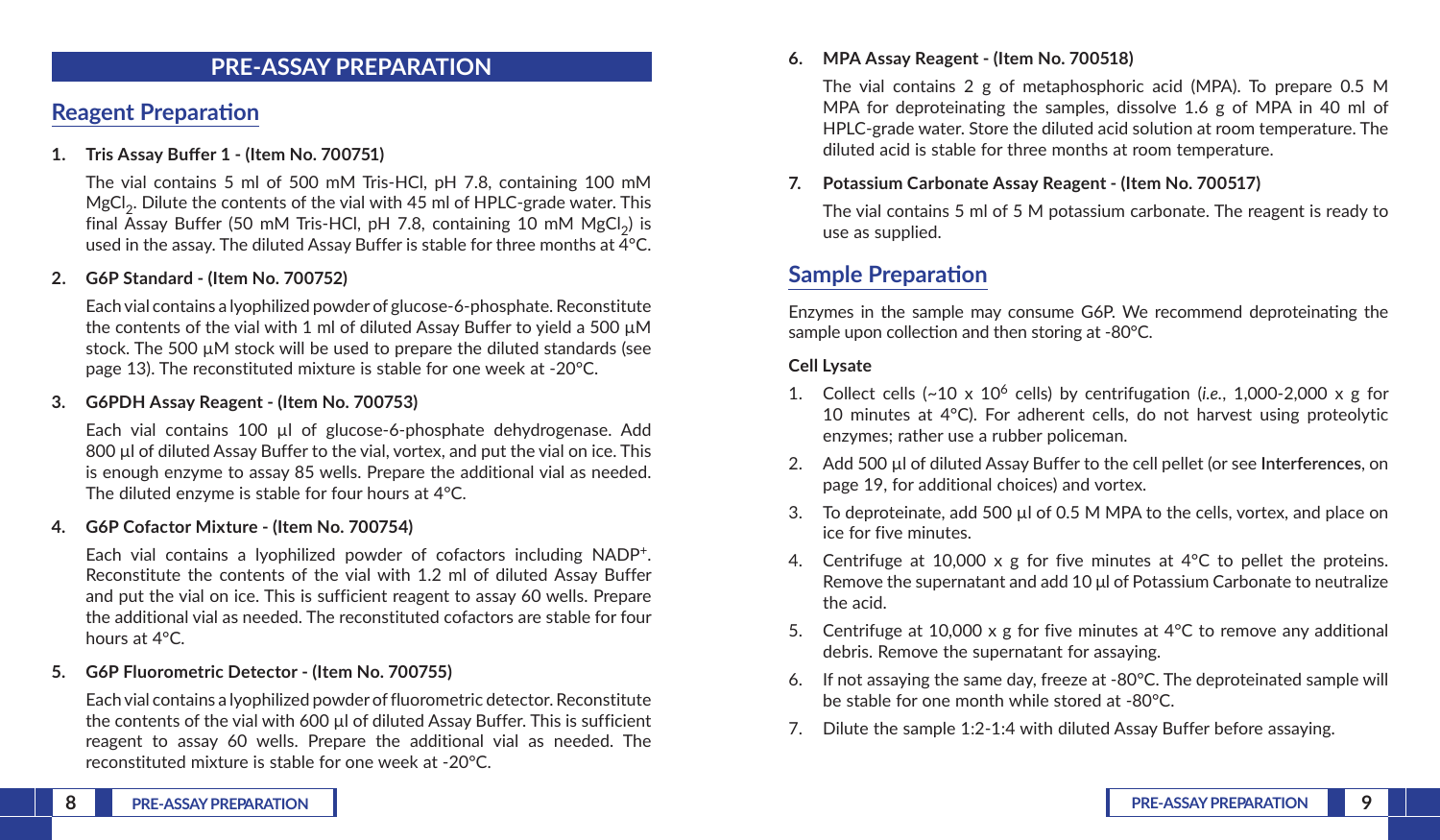**Tissue Homogenate**

- 1. Prior to dissection, rinse tissue with a phosphate buffered saline (PBS) solution, pH 7.4, to remove any red blood cells and clots.
- 2. Homogenize the tissue in 5-10 ml of cold buffer (*i.e.*, 1X PBS, containing protease inhibitors of choice; see **Interferences** on page 19) per gram weight of tissue.
- 3. To deproteinate, add 500 µl of 0.5 M MPA to 500 µl of tissue homogenate, vortex, and place on ice for five minutes.
- 4. Centrifuge at 10,000 x g for five minutes at 4°C to pellet the proteins. Remove the supernatant and add 10 μl of Potassium Carbonate to neutralize the acid.
- 5. Centrifuge at 10,000 x g for five minutes at  $4^{\circ}$ C to remove any additional debris. Remove the supernatant for assaying.
- 6. If not assaying the same day, freeze at -80°C. The deproteinated sample will be stable for one month while stored at -80°C.
- 7. Dilute the sample 1:5-1:10 with diluted Assay Buffer before assaying.

# **ASSAY PROTOCOL**

# **Plate Set Up**

There is no specific pattern for using the wells on the plate. However, a G6P standard curve in duplicate has to be assayed with the samples. We suggest that each sample be assayed at least in duplicate in the presence and absence of G6PDH Assay Reagent. A typical layout of standards, samples, and sample backgrounds to be measured in duplicate is given below.



A-H = Standards S1-S20 = Sample Wells B1-B20 = Sample Background Wells

**Figure 1. Sample plate format**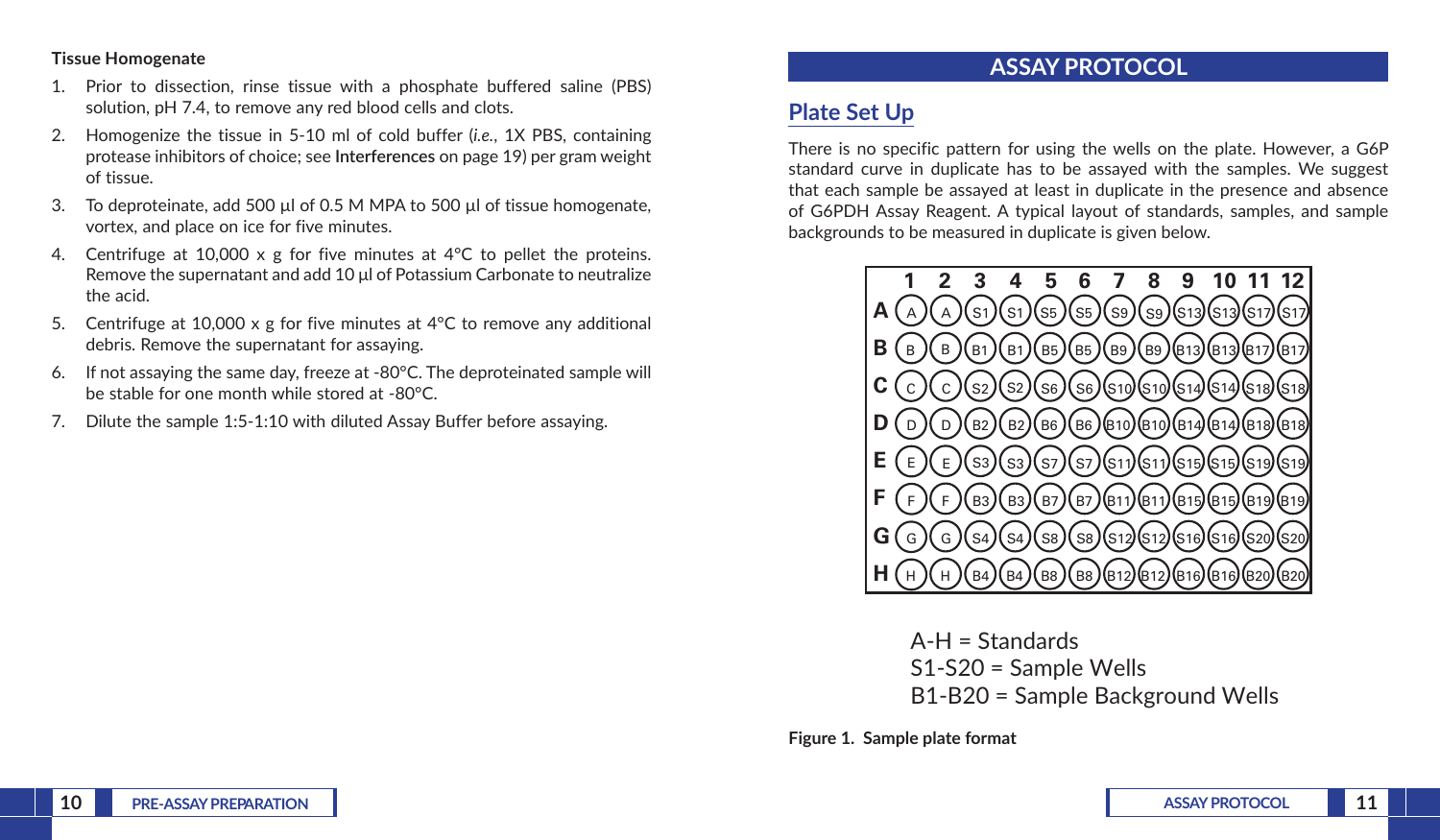### **Pipetting Hints**

- It is recommended that a repeating pipettor be used to deliver reagents to the wells. This saves time and helps maintain more precise incubation times.
- Before pipetting each reagent, equilibrate the pipette tip in that reagent (*i.e.*, slowly fill the tip and gently expel the contents, repeat several times).
- Do not expose the pipette tip to the reagent(s) already in the well.

### **General Information**

- The final volume of the assay is 200  $\mu$ l in all the wells.
- All reagents except the enzymes and cofactors must be equilibrated to room temperature before beginning the assay.
- It is not necessary to use all the wells on the plate at one time.
- We recommend assaying samples at least in duplicate (triplicate preferred).
- The assay is performed at 37°C.
- Monitor the fluorescence with an excitation wavelength of 530-540 nm and an emission wavelength of 585-595 nm.

## **Standard Preparation**

Take eight clean glass test tubes or polystyrene tubes and mark them A-H. Add the amount of G6P (500  $\mu$ M) and diluted Assay Buffer to each tube as described in Table 1. The diluted Standards are stable for four hours at room temperature.

| <b>Tube</b> | G6P<br>$(\mu$ l) | <b>Assay Buffer</b><br>$(\mu I)$ | <b>Final Concentration</b><br>$(\mu M)$ |
|-------------|------------------|----------------------------------|-----------------------------------------|
| Α           | $\Omega$         | 500                              | $\Omega$                                |
| B           | 5                | 495                              | 5                                       |
| C           | 10               | 490                              | 10                                      |
| D           | 25               | 475                              | 25                                      |
| E           | 50               | 450                              | 50                                      |
| F           | 100              | 400                              | 100                                     |
| G           | 150              | 350                              | 150                                     |
| H           | 200              | 300                              | 200                                     |

**Table 1. Preparation of G6P standards**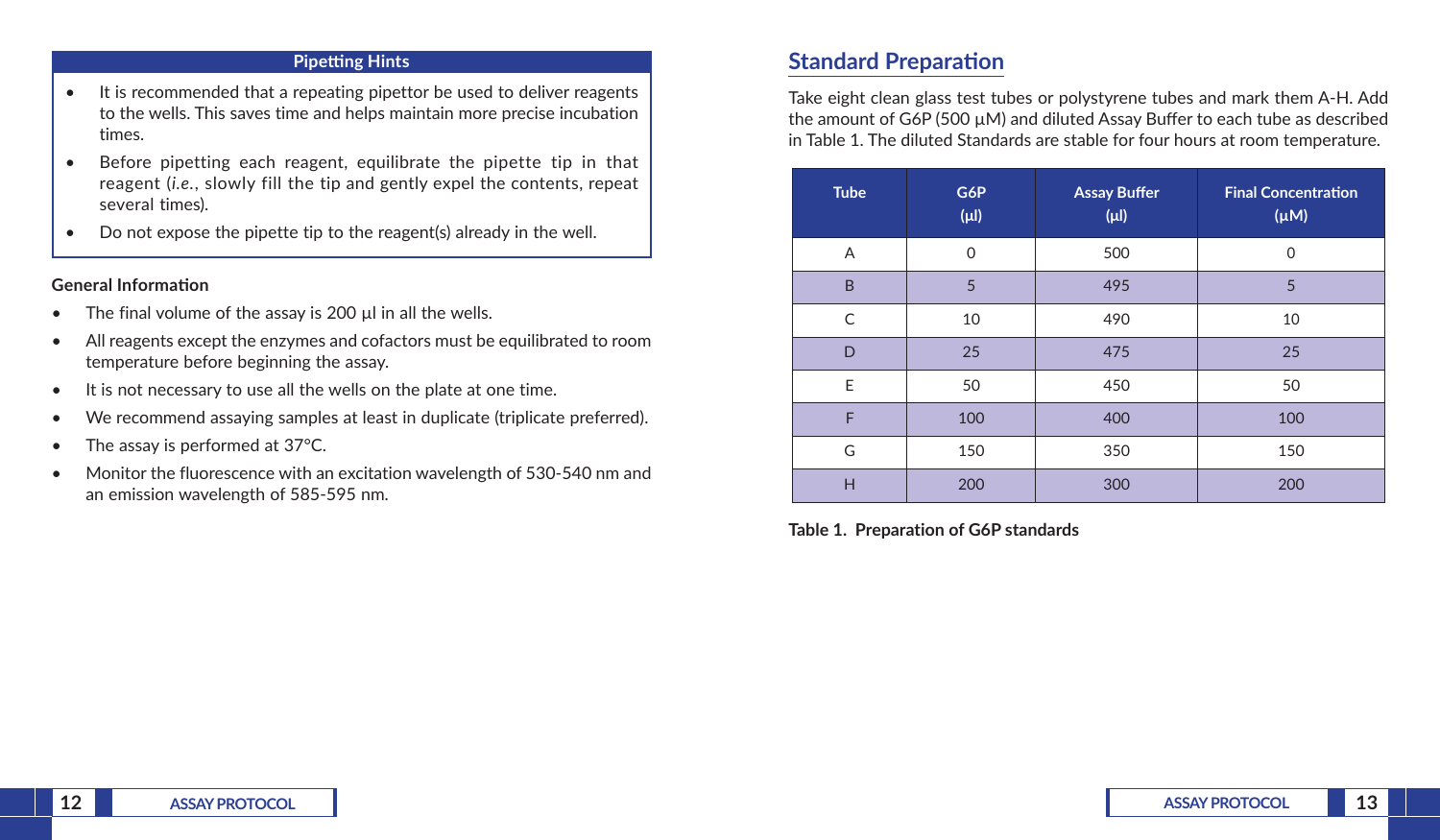## **Performing the Assay**

- 1. **Standard Wells -** add 150 µl of Assay Buffer, 20 μl of Cofactor Mixture, and 10 µl of Standard (tubes A-H) per well in the designated wells on the plate (see **Sample Plate Format**, Figure 1, page 11).
- 2. **Sample Wells -** add 150 μl of Assay Buffer, 20 μl of Cofactor Mixture, and 10 µl of sample to at least two wells.
- 3. **Sample Background Wells -** add 160 μl of Assay Buffer, 20 μl of Cofactor Mixture, and 10 µl of sample to at least two wells.
- 4. Add 10 µl of Fluorometric Detector to all of the wells being used.
- 5. Initiate the reactions by adding 10 µl of G6PDH Assay Reagent to all standard and sample wells. DO NOT add to sample background wells.
- 6. Cover the plate with the plate cover and incubate the plate for 15 minutes at 37°C.
- 7. Remove the plate cover and read fluorescence using an excitation wavelength of 530-540 nm and an emission wavelength of 585-595 nm.

|                              | <b>Standard Wells</b><br>$(\mu$ l) | <b>Sample Wells</b><br>$(\mu$ l) | <b>Sample Background Wells</b><br>$(\mu$ l |
|------------------------------|------------------------------------|----------------------------------|--------------------------------------------|
| Assay Buffer                 | 150                                | 150                              | 160                                        |
| <b>Cofactor Mixture</b>      | 20                                 | 20                               | 20                                         |
| Standard                     | 10                                 |                                  |                                            |
| Sample                       |                                    | 10                               | 10                                         |
| <b>Fluorometric Detector</b> | 10                                 | 10                               | 10                                         |
| Initiate reactions           |                                    |                                  |                                            |
| G6PDH                        | 10                                 | 10                               |                                            |

**Table 2. Pipetting summary**

# **ANALYSIS**

# **Calculations**

- Determine the average fluorescence of each standard, sample, and sample background.
- 2. Subtract the fluorescence value of standard A from itself and all other standards. This is the corrected fluorescence (CF).
- 3. Plot the corrected fluorescence values (from step 2 above) of each standard as a function of the final concentration of G6P from Table 1. See Figure 2, on page 16, for a typical standard curve.
- 4. Subtract the sample background fluorescence value from the sample value. This is the corrected sample fluorescence value (CSF).
- 5. Calculate the concentration of G6P in the samples using the equation below.

$$
G6P (\mu M) = \left[ \frac{CSF - (y\text{-intercept})}{Slope} \right] \times 2^* \times \text{Sample dilution}
$$

\*This is a dilution factor to correct for diluting the samples during the deproteinating step.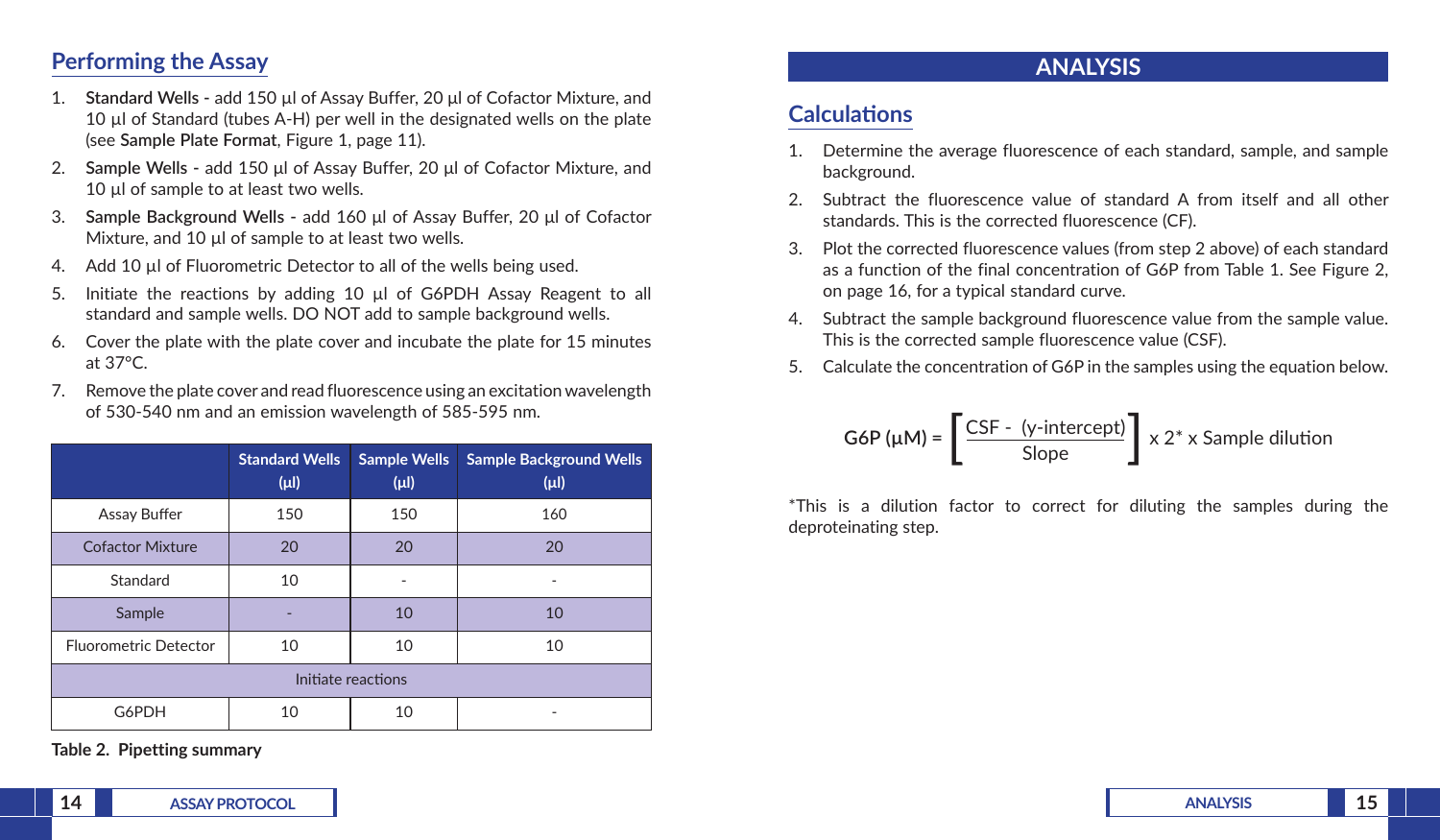

**Figure 2. G6P standard curve**

## **Performance Characteristics**

### **Precision:**

When a series of 16 deproteinated mouse liver homogenate measurements were performed on the same day, the intra-assay coefficient of variation was 2.5%. When a series of 16 deproteinated mouse liver homogenate measurements were performed on six different days under the same experimental conditions, the inter-assay coefficient of variation was 3.0%.

### **Sensitivity:**

The limit of detection for the assay is 5  $\mu$ M ( $\pm$ 1  $\mu$ M) G6P.

### **Assay Specificity:**

To assess substrate specificity, the assay was performed with G6P replaced by structurally similar compounds such as glucose-1-phosphate (G1P), fructose-6 phosphate (F6P), ribose-5-phosphate (R5P), and glucose. G1P, R5P, and glucose were not utilized by G6PDH in this assay, whereas F6P had 2.4% conversion relative to G6P (see Figure 3).



### **Figure 3. Assay specificity**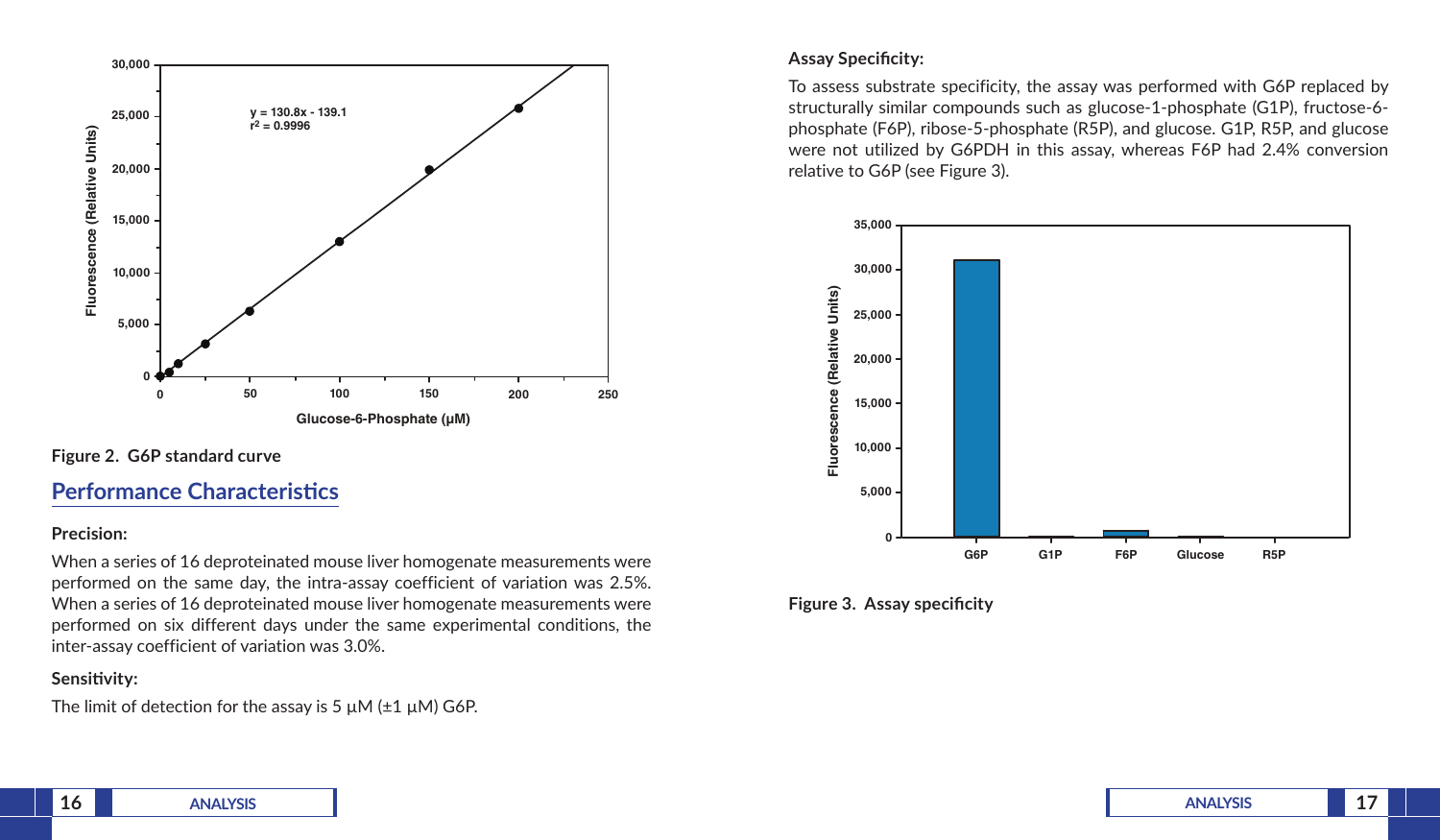### **Assay Recovery:**

Deproteinated mouse liver homogenate was spiked with various concentrations of G6P. G6P was then determined for each spiked sample. The data in Figure 4 represents the amount of G6P added to the sample *versus* the measured amount of G6P. Based on the slope of the best fit line, the assay gives 99% recovery in this experiment.



**Figure 4. Assay recovery from mouse liver homogenate**

## **RESOURCES**

## **Interferences**

The following reagents were tested in the assay for interference in the assay:

|                      | Will Interfere (Yes or No)   |                |
|----------------------|------------------------------|----------------|
| <b>Buffers</b>       | <b>Tris</b>                  | <b>No</b>      |
|                      | Borate                       | No             |
|                      | Phosphate                    | N <sub>o</sub> |
|                      | 1X Phosphate Buffered Saline | <b>No</b>      |
| Detergents           | Polysorbate 20 (0.1%)        | Yes (9%)       |
|                      | Triton X-100 (1%)            | <b>No</b>      |
| Protease Inhibitors/ | EDTA (1 mM)                  | <b>No</b>      |
| Chelators/Enzymes    | EGTA (1 mM)                  | No             |
|                      | Trypsin (10 µg/ml)           | No             |
|                      | Leupeptin $(10 \mu g/ml)$    | <b>No</b>      |
|                      | Antipain (10 µg/ml)          | No             |
|                      | Chymostatin (10 µg/ml)       | N <sub>o</sub> |
|                      | BSA (0.1%)                   | No             |
| <b>Solvents</b>      | Ethanol (5%)                 | <b>No</b>      |
|                      | Methanol (5%)                | Yes (9%)       |
|                      | Dimethylsulfoxide (5%)       | Yes (16%)      |
| <b>Others</b>        | Dithiotreitol (1 mM)         | Yes (16%)      |
|                      | Fructose-6-Phosphate (1 mM)  | Yes (19%)      |
|                      | Glucose (1 mM)               | No             |
|                      | Glucose-1-Phosphate (1 mM)   | No             |
|                      | Glycerol (10%)               | No             |
|                      | NaCl (100 mM)                | No             |
|                      | Ribose-5-Phosphate (1 mM)    | No             |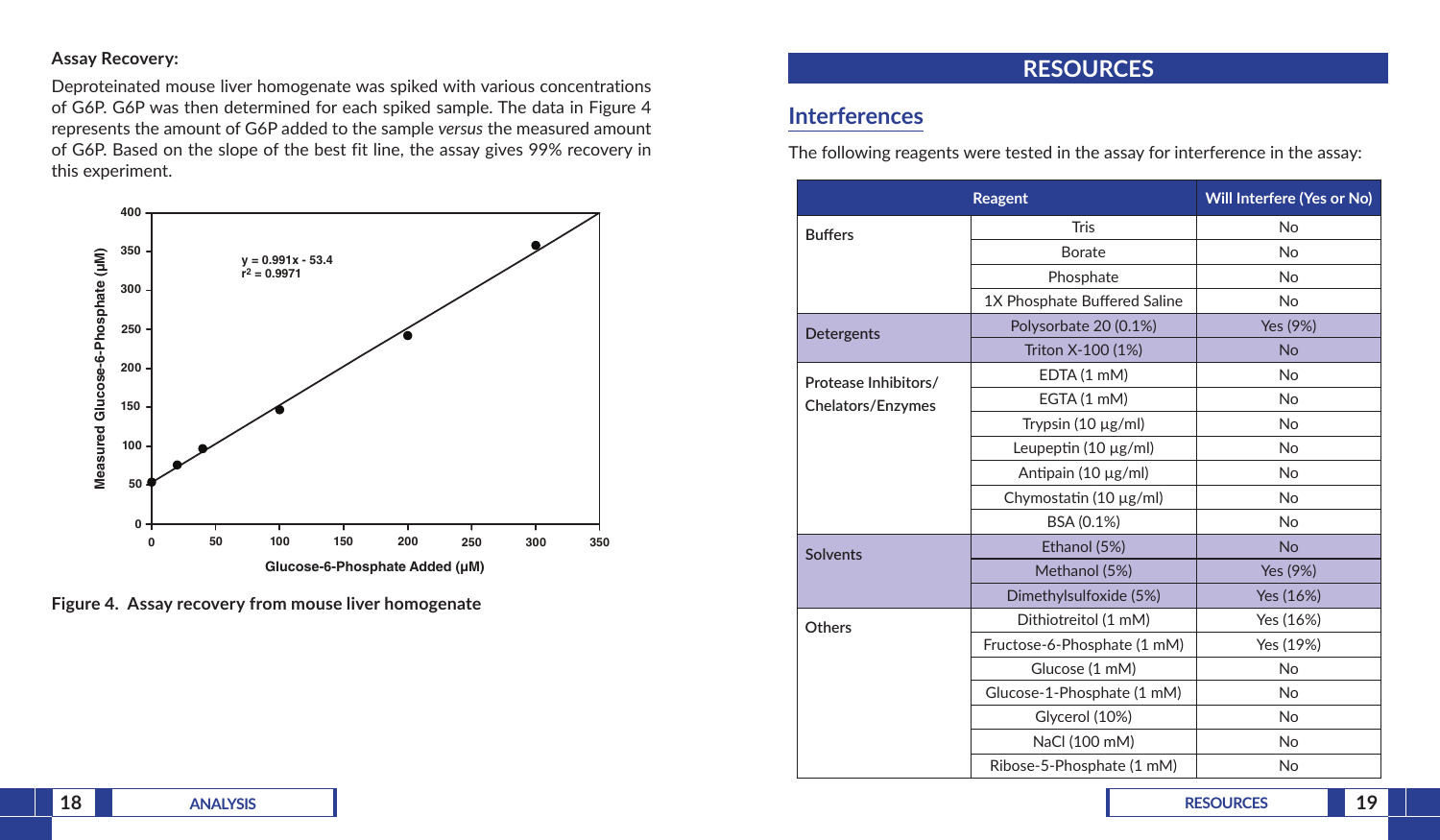## **Troubleshooting**

| <b>Problem</b>                                                                | <b>Possible Causes</b>                                     | <b>Recommended Solutions</b>                                                                                                                   |
|-------------------------------------------------------------------------------|------------------------------------------------------------|------------------------------------------------------------------------------------------------------------------------------------------------|
| Erratic values; dispersion<br>of duplicates/triplicates                       | A. Poor<br>pipetting/technique<br>B. Bubble in the well(s) | A. Be careful not to splash the<br>contents of the wells<br>Carefully tap the side of the<br>В.<br>plate with your finger to<br>remove bubbles |
| No fluorescence detected<br>above background in the<br>sample wells           | Sample was too dilute                                      | Re-assay the sample using a<br>lower dilution                                                                                                  |
| The fluorometer exhibited<br>'MAX' values for the wells                       | The GAIN setting is too<br>high                            | Reduce the GAIN and re-read                                                                                                                    |
| The fluorescence of the<br>sample wells were higher<br>than the last standard | Sample was too<br>concentrated                             | Re-assay the sample using a<br>higher dilution                                                                                                 |

## **References**

- 1. J.M. Berg, J.L. Tymoczko, L. Stryer. *in* Biochemistry. 5th Edition. W. H. Freeman. New York. (2002).
- 2. Gumaa, K.A. and McLean, P. The pentose phosphate pathway of glucose metabolism: Enzyme profiles and transient and steady-state content of intermediates of alternative pathways of glucose metabolism in Krebs ascites cells. *Biochem. J.* **115(5)**, 1009-1029 (1969).
- 3. Ursini, M.V., Parrella, A., Rosa, G., *et al.* Enhanced expression of glucose-6-phosphate dehydrogenase in human cells sustaining oxidative stress. *Biochem. J.* **323(3)**, 801-806 (1997).
- 4. Beutler, E. Glucose-6-phosphate dehydrogenase deficiency: A historical perspective. *Blood* **111(1)**, 16-24 (2008).
- 5. Cappellini, M.D. and Fiorelli, G. Glucose-6-phosphate dehydrogenase deficiency. *Lancet* **371(9606)**, 64-74 (2008).
- 6. Foster, J.D. and Nordlie, R.C. The biochemistry and molecular biology of the glucose-6-phosphatase system. *Exp. Biol. Med.* **227**, 601-608 (2002)
- 7. Froissart, R., Piraud, M., Boudjemline, A.M., *et al.* Glucose-6-phosphatase deficiency. *Orphanet J. Rare Dis.* **6(27)**, 1-12 (2011)